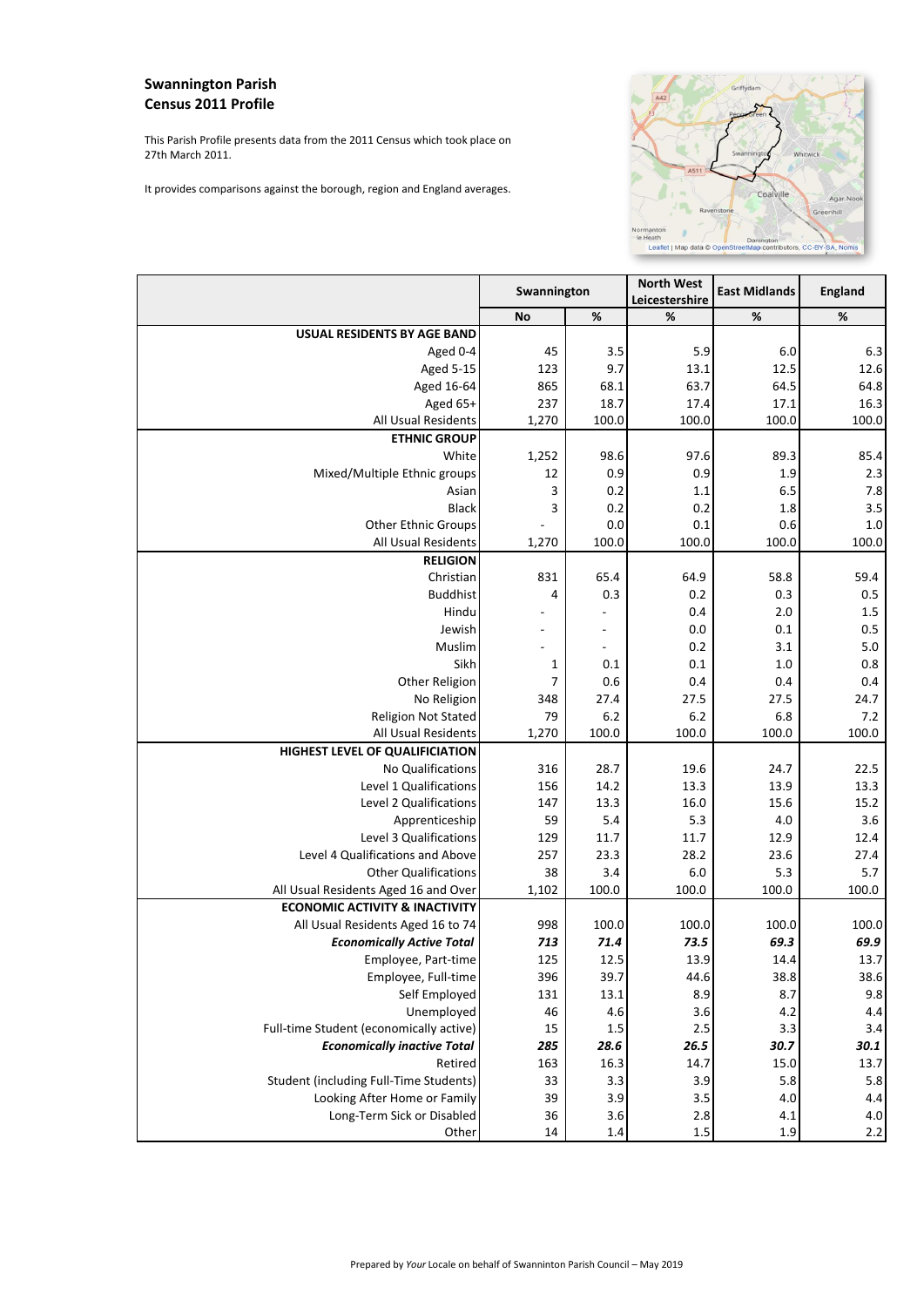|                                                                                            | Swannington |            | <b>North West</b><br>Leicestershire | <b>East Midlands</b> | England    |
|--------------------------------------------------------------------------------------------|-------------|------------|-------------------------------------|----------------------|------------|
|                                                                                            | <b>No</b>   | %          | %                                   | %                    | %          |
| <b>METHOD OF TRAVEL TO WORK</b>                                                            |             |            |                                     |                      |            |
| Work Mainly at or From Home                                                                | 50          | 5.0        | 3.6                                 | 3.3                  | 3.5        |
| Underground, Metro, Light Rail, Tram                                                       |             | 0.0        | 0.0                                 | 0.2                  | 2.6        |
| Train                                                                                      | 5           | 0.5        | 0.3                                 | 0.9                  | 3.5        |
| Bus, Minibus or Coach                                                                      | 6           | 0.6        | 1.6                                 | 4.0                  | 4.9        |
| Taxi                                                                                       | $\mathbf 1$ | 0.1        | 0.2                                 | 0.3                  | 0.3        |
| Motorcycle, Scooter or Moped                                                               | 5           | 0.5        | 0.6                                 | 0.5                  | 0.5        |
| Driving a Car or Van                                                                       | 506         | 50.7       | 50.3                                | 42.2                 | 36.9       |
| Passenger in a Car or Van                                                                  | 43          | 4.3        | 3.6                                 | 3.9                  | 3.3        |
| <b>Bicycle</b><br>On Foot                                                                  | 11<br>28    | 1.1<br>2.8 | 1.1<br>5.7                          | 1.8<br>7.1           | 1.9<br>6.9 |
| Other Method of Travel to Work                                                             | 5           | 0.5        | 0.4                                 | 0.3                  | 0.4        |
| Not in Employment                                                                          | 338         | 33.9       | 32.5                                | 35.7                 | 35.3       |
| All Usual Residents Aged 16 to 74                                                          | 998         | 100.0      | 100.0                               | 100.0                | 100.0      |
| <b>HEALTH</b>                                                                              |             |            |                                     |                      |            |
| Very Good Health                                                                           | 544         | 42.8       | 45.4                                | 45.3                 | 47.2       |
| Good Health                                                                                | 457         | 36.0       | 35.5                                | 35.1                 | 34.2       |
| Fair Health                                                                                | 190         | 15.0       | 13.9                                | 14.0                 | 13.1       |
| <b>Bad Health</b>                                                                          | 62          | 4.9        | 4.0                                 | 4.3                  | 4.2        |
| Very Bad Health                                                                            | 17          | 1.3        | 1.2                                 | 1.2                  | 1.2        |
| <b>All Usual Residents</b>                                                                 | 1,270       | 100.0      | 100.0                               | 100.0                | 100.0      |
| Long-Term Health Problem or Disability                                                     |             |            |                                     |                      |            |
| Day-to-Day Activities Limited a Lot                                                        | 123         | 9.7        | 8.4                                 | 8.7                  | 8.3        |
| Day-to-Day Activities Limited a Little                                                     | 127         | 10.0       | 9.7                                 | 9.9                  | 9.3        |
| Day-to-Day Activities Not Limited                                                          | 1,020       | 80.3       | 81.9                                | 81.4                 | 82.4       |
| All Usual Residents                                                                        | 1,270       | 100.0      | 100.0                               | 100.0                | 100.0      |
| <b>Provision of Unpaid Care</b>                                                            |             |            |                                     |                      |            |
| Provides No Unpaid Care                                                                    | 1,101       | 86.7       | 88.6                                | 89.2                 | 89.8       |
| Provides 1 to 19 Hours Unpaid Care a Week                                                  | 117         | 9.2<br>1.7 | 7.5                                 | 6.9                  | 6.5        |
| Provides 20 to 49 Hours Unpaid Care a Week<br>Provides 50 or More Hours Unpaid Care a Week | 22<br>30    | 2.4        | 1.4<br>2.5                          | 1.4<br>2.5           | 1.4<br>2.4 |
| <b>All Usual Residents</b>                                                                 | 1,270       | 100.0      | 100.0                               | 100.0                | 100.0      |
| HOUSEHOLDS AND HOUSEHOLD SPACES                                                            |             |            |                                     |                      |            |
| All Household Spaces                                                                       | 602         | 100.0      | 100.0                               | 100.0                | 100.0      |
| Household Spaces With At Least One Usual Resident                                          | 583         | 96.8       | 96.7                                | 96.0                 | 95.7       |
| Household Spaces With No Usual Residents (empty homes)                                     | 19          | 3.2        | 3.3                                 | 4.0                  | 4.3        |
| <b>COMMUNAL ESTABLISHMENTS</b>                                                             |             |            |                                     |                      |            |
| Number of communal establishments                                                          |             |            |                                     |                      |            |
| All usual residents in communal establishments                                             |             |            |                                     |                      |            |
| <b>TENURE</b>                                                                              |             |            |                                     |                      |            |
| All occupied Households                                                                    | 583         | 100.0      | 100.0                               | 100.0                | 100.0      |
| Owned; Owned Outright                                                                      | 229         | 39.3       | 34.7                                | 32.8                 | 30.6       |
| Owned; Owned with a Mortgage or Loan                                                       | 202         | 34.6       | 37.8                                | 34.5                 | 32.8       |
| Shared Ownership (Part Owned and Part Rented)                                              | 12          | 2.1        | 0.8                                 | 0.7                  | 0.8        |
| Social Rented; Rented from Council (Local Authority)                                       | 34          | 5.8        | 10.7                                | 10.1                 | 9.4        |
| Social Rented; Other                                                                       | 10          | 1.7        | 3.6                                 | 5.7                  | 8.3        |
| Private Rented; Private Landlord or Letting Agency<br>Private Rented; Other                | 90          | 15.4       | 10.2                                | 13.6                 | 15.4       |
| Living Rent Free                                                                           | 3<br>3      | 0.5<br>0.5 | 1.1<br>1.2                          | 1.3<br>1.3           | 1.4<br>1.3 |
| <b>ACCOMMODATION TYPE</b>                                                                  |             |            |                                     |                      |            |
| All household spaces (occupied + vacant)                                                   | 602         | 100.0      | 100.0                               | 100.0                | 100.0      |
| Detached                                                                                   | 230         | 38.2       | 38.8                                | 32.2                 | 22.3       |
| Semi-Detached                                                                              | 120         | 19.9       | 35.2                                | 35.1                 | 30.7       |
| Terraced                                                                                   | 175         | 29.1       | 18.2                                | 20.6                 | 24.5       |
| Flat, Maisonette or Apartment                                                              | 9           | 1.5        | 7.0                                 | 11.7                 | 22.1       |
| Caravan or Other Mobile or Temporary Structure                                             | 68          | 11.3       | 0.9                                 | 0.4                  | 0.4        |
| <b>NUMBER OF BEDROOMS</b>                                                                  |             |            |                                     |                      |            |
| All Household Spaces With At Least One Usual Resident                                      | 583         | 100.0      | 100.0                               | 100.0                | 100.0      |
| No Bedrooms                                                                                | 1           | 0.2        | 0.2                                 | 0.2                  | 0.2        |
| 1 Bedroom                                                                                  | 28          | 4.8        | $5.6$                               | 8.1                  | 11.8       |
| 2 Bedrooms                                                                                 | 197         | 33.8       | 23.3                                | 26.5                 | 27.9       |
| 3 Bedrooms                                                                                 | 214         | 36.7       | 47.4                                | 45.4                 | 41.2       |
| 4 Bedrooms                                                                                 | 111         | 19.0       | 19.0                                | 15.4                 | 14.4       |
| 5 or More Bedrooms                                                                         | 32          | 5.5        | 4.5                                 | 4.4                  | 4.6        |